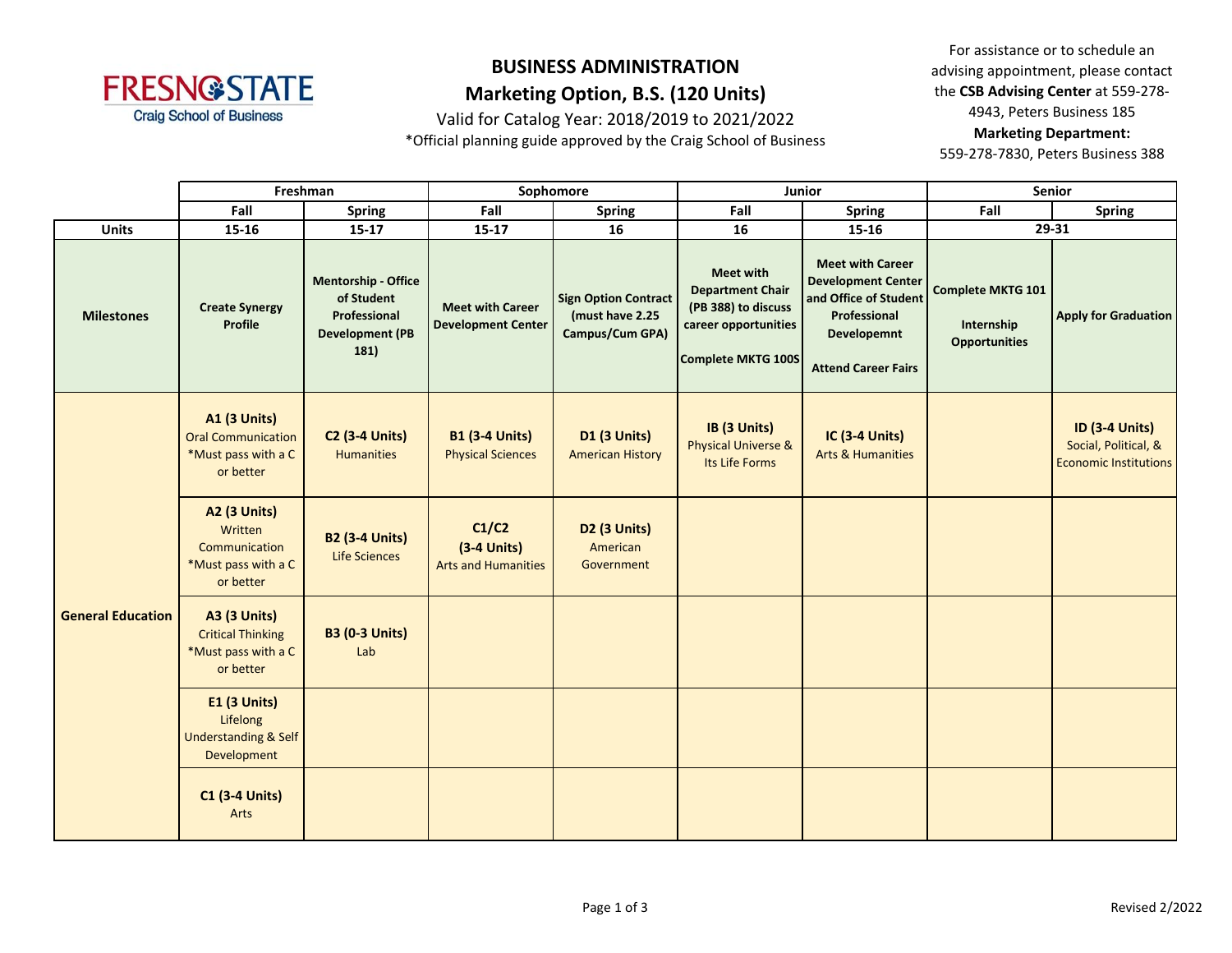

Valid for Catalog Year: 2018/2019 to 2021/2022 \*Official planning guide approved by the Craig School of Business

For assistance or to schedule an advising appointment, please contact the **CSB Advising Center** at 559-278- 4943, Peters Business 185 **Marketing Department:** 

|              | Freshman |                                                                                                                                                                              | Sophomore                                                                                                           |                                                                                                 | Junior                                                                                                                                                   |                                                                                                        | <b>Senior</b>                                                                                                                                                                                             |                                                                               |
|--------------|----------|------------------------------------------------------------------------------------------------------------------------------------------------------------------------------|---------------------------------------------------------------------------------------------------------------------|-------------------------------------------------------------------------------------------------|----------------------------------------------------------------------------------------------------------------------------------------------------------|--------------------------------------------------------------------------------------------------------|-----------------------------------------------------------------------------------------------------------------------------------------------------------------------------------------------------------|-------------------------------------------------------------------------------|
|              | Fall     | <b>Spring</b>                                                                                                                                                                | Fall                                                                                                                | <b>Spring</b>                                                                                   | Fall                                                                                                                                                     | Spring                                                                                                 | Fall<br><b>Spring</b>                                                                                                                                                                                     |                                                                               |
| <b>Units</b> | 15-16    | $15 - 17$                                                                                                                                                                    | $15 - 17$                                                                                                           | 16                                                                                              | 16                                                                                                                                                       | 15-16                                                                                                  | 29-31                                                                                                                                                                                                     |                                                                               |
|              |          | <b>GE Area B4</b><br><b>DS 71</b><br>(3 Units)<br>Quantitative<br>Reasoning<br>[Pre-Req: ELM exam<br>or intermediate<br>college algebra]<br>*Must pass with a C<br>or better | <b>DS 73</b><br>(3 Units)<br>[Pre-Req: ELM exam,<br>DS 71; ECON 40 & 50<br>recommended]<br>*Not open to<br>freshmen | <b>BA18</b><br>(4 Units)<br>*Not open to<br>Freshmen                                            | <b>BA 105W</b><br>(3 Units)<br>[Pre-Req: ENGL 5B or<br>10<br>(C or better);<br>Junior standing]<br>*UDWS requirement;<br>must pass with a C or<br>better | <b>MKTG 101</b><br>(4 Units)<br>[Pre-Req: MKTG 100S<br>(C or better)]                                  | <b>MGT 124</b><br>(4 Units)<br>[Pre-Req: BA 105W;<br>MGT 110; DS 123<br>(may be taken<br>concurrently)]                                                                                                   | <b>MKTG 188</b><br>(4 Units)<br>[Pre-Req: Last<br>semester of Senior<br>year] |
| <b>Major</b> |          | ECON 40<br>(3 Units)<br>[Pre-Req:GE A2]<br>OR<br><b>AGBS 1</b><br>(3 Units)<br>[Pre-Req: GE A2]                                                                              | <b>ACCT 4A</b><br>(3 Units)<br>*Not open to<br>Freshmen                                                             | <b>ACCT 4B</b><br>(3 Units)<br>[Pre-Req: ACCT 4A (C)<br>or better)]<br>*Not open to<br>Freshmen | <b>MGT 110</b><br>(6 Units)<br>[Pre-Req: BA 105W<br>(may be taken<br>concurrently)]<br>*Not open to<br>students with credit<br>in MGT 104 or MGT<br>106  | <b>MKTG 160</b><br>(4 Units)<br>(C or better)]                                                         | <b>MKTG 110</b><br>(4 Units)<br>[Pre-Req: MKTG 100S   [Pre-Req: MKTG 100S   [Pre-Req: MKTG 100S<br>(C or better)]                                                                                         | <b>MKTG 132</b><br>(4 Units)<br>(C or better)]                                |
|              |          | IS 52 & IS 52L<br>(3 Units)<br>*or Computer<br><b>Competency Exam</b><br>(CCE)                                                                                               | <b>GE Area D3</b><br><b>ECON 50</b><br>(3 Units)<br>[Pre-Req: GE A2]                                                | <b>DS 123</b><br>(3 Units)<br>[Pre-Req: DS 71, 73;<br>IS 52, 52L]                               | MI<br><b>MKTG 100S</b><br>(4 Units)<br>[Pre-Req: BA 105W<br>(may be taken<br>concurrently)]<br>MI Multicultural/<br>International                        | <b>FIN 120</b><br>(4 Units)<br>[Pre-Req: ACCT 4A;<br>DS 71; BA 105W (may<br>be taken<br>concurrently)] | <b>IS 130</b><br>(3 Units)<br>[Pre-Req: IS 52, 52L;<br>ACCT 4A, 4B; BA<br>105W (may be taken<br>concurrently)]                                                                                            |                                                                               |
|              |          |                                                                                                                                                                              |                                                                                                                     |                                                                                                 |                                                                                                                                                          |                                                                                                        | <b>Option Requirements (4 Units)</b><br>MKTG 114, 115, 126, 130, 134, 140, 144,<br>150, 153, 161, 162, 163, 164, 165, 166,<br>167, 189T, 190, 195<br>*See course catalog for prerequisite<br>requirements |                                                                               |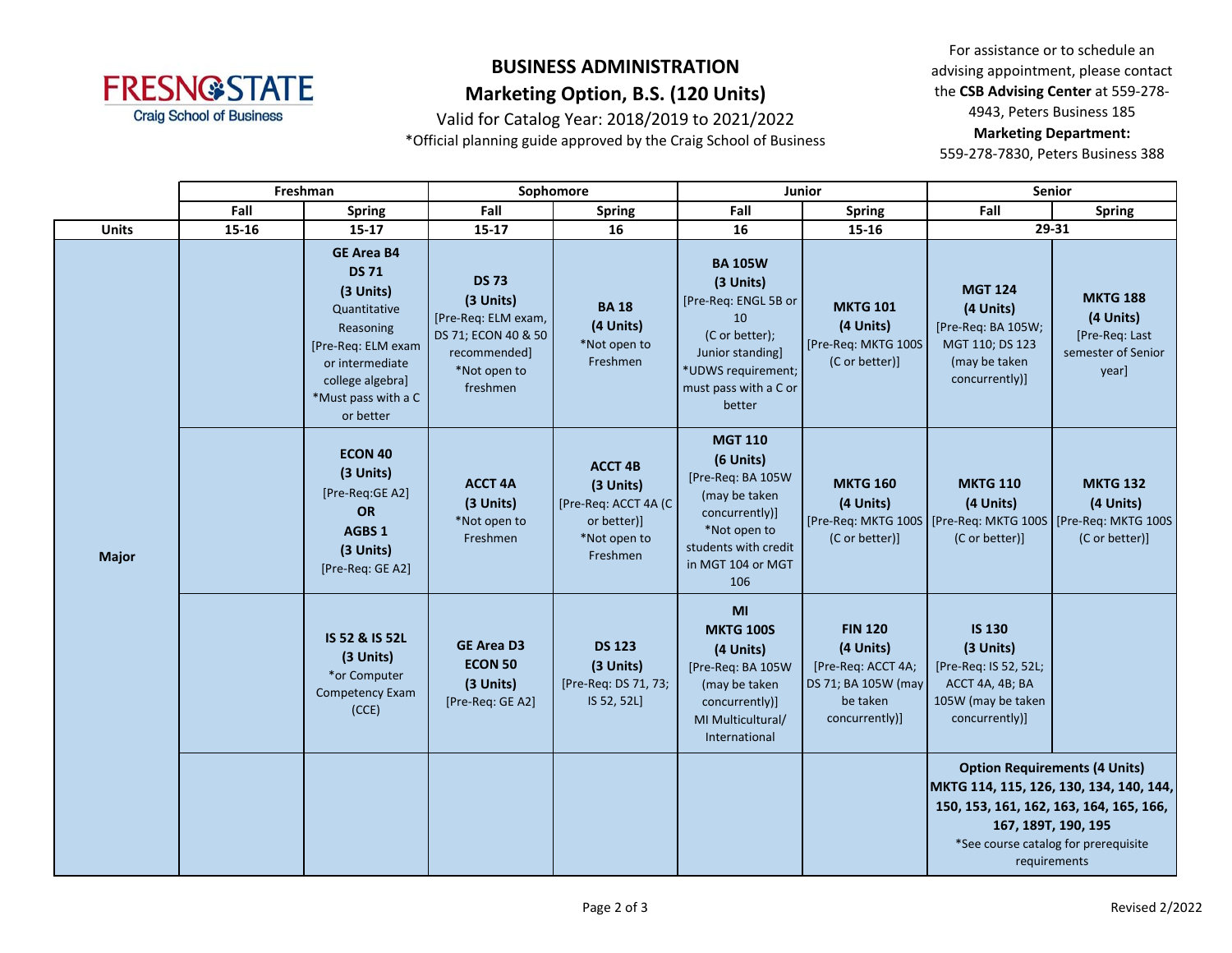

### Valid for Catalog Year: 2018/2019 to 2021/2022

\*Official planning guide approved by the Craig School of Business

For assistance or to schedule an advising appointment, please contact the **CSB Advising Center** at 559-278- 4943, Peters Business 185 **Marketing Department:** 

559-278-7830, Peters Business 388

|                                                        |           | Freshman      |           | Sophomore     | <b>Junior</b>                     |                         | Senior                                                                                                                                                                                                      |               |
|--------------------------------------------------------|-----------|---------------|-----------|---------------|-----------------------------------|-------------------------|-------------------------------------------------------------------------------------------------------------------------------------------------------------------------------------------------------------|---------------|
|                                                        | Fall      | <b>Spring</b> | Fall      | <b>Spring</b> | Fall                              | <b>Spring</b>           | Fall                                                                                                                                                                                                        | <b>Spring</b> |
| <b>Units</b>                                           | $15 - 16$ | $15 - 17$     | $15 - 17$ | 16            | 16                                | $15 - 16$               | 29-31                                                                                                                                                                                                       |               |
| <b>Major</b>                                           |           |               |           |               |                                   |                         | <b>Option Requirements (3-4 Units)</b><br>MKTG 114, 115, 126, 130, 134, 140, 144,<br>150, 153, 161, 162, 163, 164, 165, 166,<br>167, 189T, 190, 195<br>*See course catalog for prerequisite<br>requirements |               |
| <b>Additional</b><br>Graduation<br><b>Requirements</b> |           |               |           |               | <b>Elective</b><br>*See footnotes | MI (3 Units)<br>*EXEMPT |                                                                                                                                                                                                             |               |

#### **FOOTNOTES:**

**Prerequisites/Corequisites:** Other restrictions may apply. Please see your course catalog for detailed prerequisite/corequisite requirements.

Grade Requirements: A grade of C or better must be earned for each course used to satisfy the requirements for the major. No course taken for the business major can be graded on a CR/NC basis, except for courses with mandatory CR/NC grading.

**Computer Competency Exam (CCE):** Contact the CSB Undergraduate Student Services office to schedule a CCE test date.

Option: Students must maintain a 2.25 Campus and Cumulative GPA to declare an OPTION. An OPTION must be declared after the completion of all of the Pre-Business Requirements in order to enroll in OPTION courses.

Electives (0-2): If necessary, students must complete additional elective units to meet 120 units total to graduate. Students who take the CCE in lieu of IS 52/52L will need to fulfill the minimum unit requirements with electives.

Upper Division Writing Skills requirement (UDWS): Business majors take BA 105W to fulfill this requirement. The Upper Division Writing Exam is NOT an option for Business Administration majors.

Substitutions: If substitutions/exceptions/waivers are made for any major courses that also meet GE and/or the Multicultural/International graduation requirement, the student is responsible for completing additional courses to satisfy the respective areas (GE and/or MI). This also includes the upperdivision writing requirement.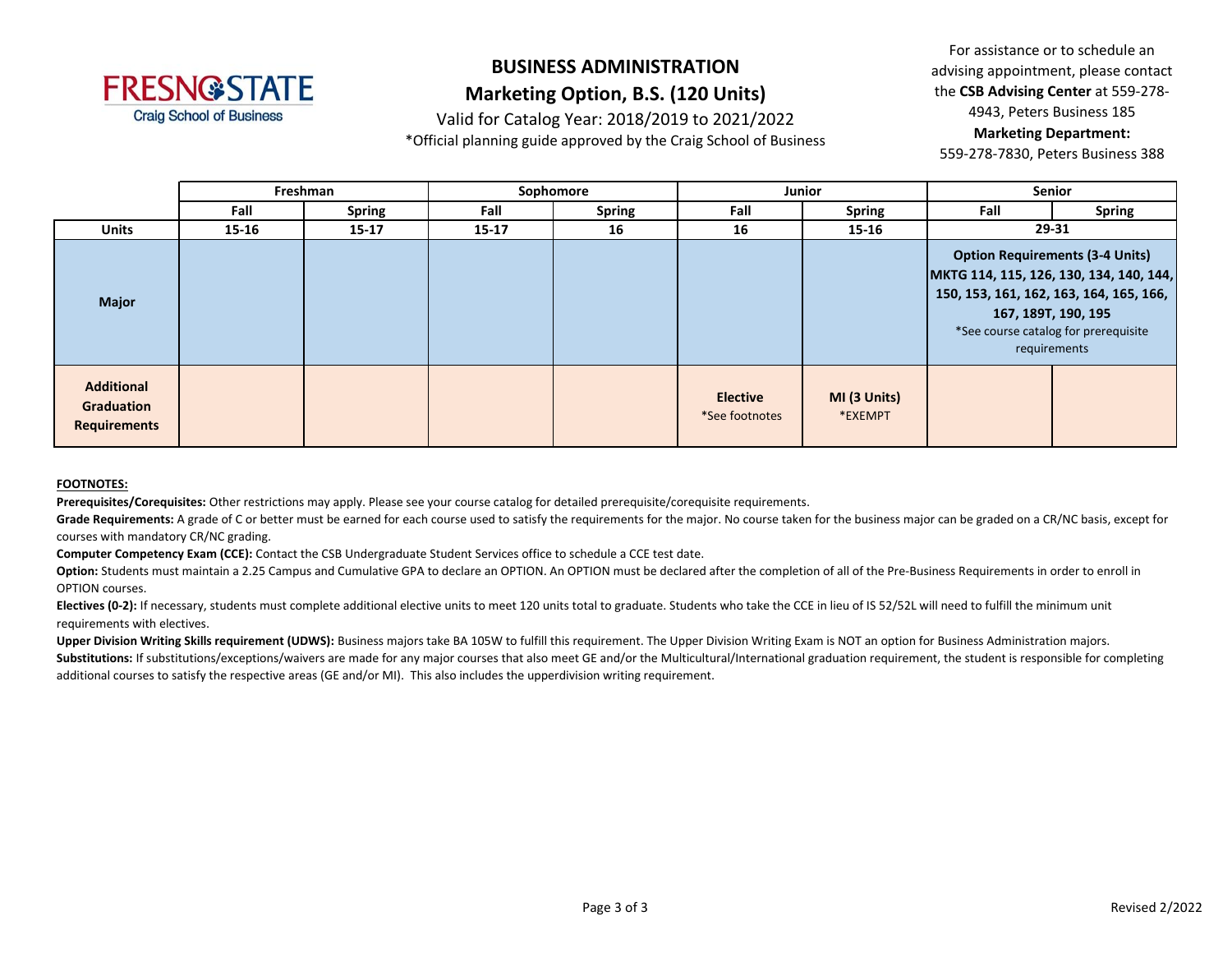

Valid for Catalog Year: 2013/2014 to 2017/2018

\*Official planning guide approved by the Craig School of Business

For assistance or to schedule an advising appointment, please contact the **CSB Advising Center** at 559-278- 4943, Peters Business 185 **Marketing Department:** 

|                                    | Freshman                                                                             |                                                                                       | Sophomore                                                          |                                                                      | Junior                                                                                                                 |                                                                                                                 | <b>Senior</b>                                             |                                                                               |
|------------------------------------|--------------------------------------------------------------------------------------|---------------------------------------------------------------------------------------|--------------------------------------------------------------------|----------------------------------------------------------------------|------------------------------------------------------------------------------------------------------------------------|-----------------------------------------------------------------------------------------------------------------|-----------------------------------------------------------|-------------------------------------------------------------------------------|
|                                    | Fall                                                                                 | <b>Spring</b>                                                                         | Fall                                                               | <b>Spring</b>                                                        | Fall                                                                                                                   | <b>Spring</b>                                                                                                   | Fall                                                      | <b>Spring</b>                                                                 |
| <b>Units</b>                       | 15-16                                                                                | $15 - 17$                                                                             | $15 - 17$                                                          | 16                                                                   | 16                                                                                                                     | 15-16                                                                                                           |                                                           | 29-31                                                                         |
| <b>Milestones</b>                  | >Create Synergy<br>Profile                                                           | >Mentorship - Office of<br><b>Student Professional</b><br><b>Development (PB 181)</b> | >Meet with<br><b>Career</b><br><b>Development</b><br><b>Center</b> | >Sign Option<br><b>Contract (must</b><br>have 2.25<br>Campus/Cum GPA | >Meet with Department   Development Center<br>Chair (PB 388) to discuss<br>career opportunities<br>>Complete MKTG 100S | >Meet with Career<br>and Office of<br><b>Student Professional</b><br><b>Developemnt</b><br>>Attend Career Fairs | >Complete MKTG 101<br>>Internship<br><b>Opportunities</b> | >Apply for Graduation                                                         |
| <b>General</b><br><b>Education</b> | <b>A1 (3 Units)</b><br><b>Oral Communication</b><br>*Must pass with a C<br>or better | <b>C2 (3-4 Units)</b><br><b>Humanities</b>                                            | <b>B1 (3-4 Units)</b><br><b>Physical Sciences</b>                  | <b>D1 (3 Units)</b><br><b>American History</b>                       | IB (3 Units)<br><b>Physical Universe &amp;</b><br>Its Life Forms                                                       | IC (3-4 Units)<br><b>Arts &amp; Humanities</b>                                                                  |                                                           | <b>ID (3-4 Units)</b><br>Social, Political, &<br><b>Economic Institutions</b> |
|                                    | <b>A2 (3 Units)</b><br>Written<br>Communication<br>*Must pass with a C<br>or better  | <b>B2 (3-4 Units)</b><br><b>Life Sciences</b>                                         | C1/C2<br>$(3-4$ Units)<br>Arts and<br><b>Humanities</b>            | D <sub>2</sub> (3 Units)<br>American<br>Government                   |                                                                                                                        | MI (3 Units)<br>*EXEMPT                                                                                         |                                                           |                                                                               |
|                                    | <b>A3 (3 Units)</b><br><b>Critical Thinking</b><br>*Must pass with a C<br>or better  | <b>B3 (0-3 Units)</b><br>Lab                                                          |                                                                    |                                                                      |                                                                                                                        |                                                                                                                 |                                                           |                                                                               |
|                                    | <b>E1 (3 Units)</b><br>Lifelong<br><b>Understanding &amp; Self</b><br>Development    |                                                                                       |                                                                    |                                                                      |                                                                                                                        |                                                                                                                 |                                                           |                                                                               |
|                                    | <b>C1 (3-4 Units)</b><br>Arts                                                        |                                                                                       |                                                                    |                                                                      |                                                                                                                        |                                                                                                                 |                                                           |                                                                               |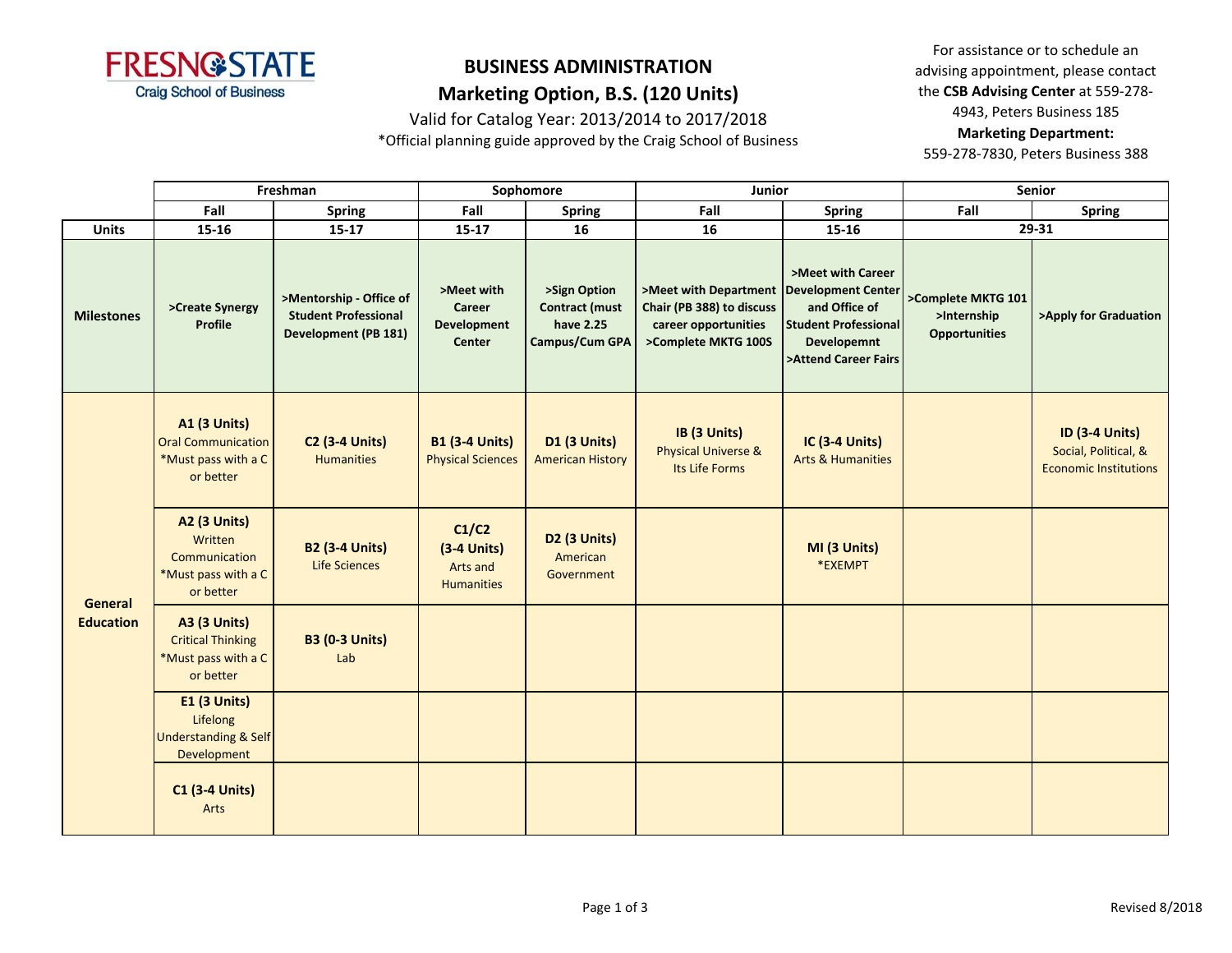

Valid for Catalog Year: 2013/2014 to 2017/2018

\*Official planning guide approved by the Craig School of Business

For assistance or to schedule an advising appointment, please contact the **CSB Advising Center** at 559-278- 4943, Peters Business 185 **Marketing Department:** 

|                  | Freshman |                                                                                                                                                                               | Sophomore                                                                                                                         |                                                                                                | <b>Junior</b>                                                                                                                                         |                                                                                                        | Senior                                                                                               |                                                                                                 |
|------------------|----------|-------------------------------------------------------------------------------------------------------------------------------------------------------------------------------|-----------------------------------------------------------------------------------------------------------------------------------|------------------------------------------------------------------------------------------------|-------------------------------------------------------------------------------------------------------------------------------------------------------|--------------------------------------------------------------------------------------------------------|------------------------------------------------------------------------------------------------------|-------------------------------------------------------------------------------------------------|
|                  | Fall     | <b>Spring</b>                                                                                                                                                                 | Fall                                                                                                                              | <b>Spring</b>                                                                                  | Fall                                                                                                                                                  | <b>Spring</b>                                                                                          | Fall                                                                                                 | <b>Spring</b>                                                                                   |
| <b>Units</b>     | 15-16    | $15 - 17$                                                                                                                                                                     | $15 - 17$                                                                                                                         | 16                                                                                             | 16                                                                                                                                                    | 15-16                                                                                                  | 29-31                                                                                                |                                                                                                 |
|                  |          | <b>GE Area B4</b><br><b>DS 71 (3 Units)</b><br><b>Quantitative Reasoning</b><br>[Pre-Req: ELM exam or<br>intermediate college<br>algebra]<br>*Must pass with a C or<br>better | <b>DS 73</b><br>(3 Units)<br>[Pre-Req: ELM<br>exam, DS 71;<br><b>ECON 40 &amp; 50</b><br>recommended]<br>*Not open to<br>freshmen | <b>BA18</b><br>(4 Units)<br>*Not open to<br>Freshmen                                           | <b>BA 105W (3 Units)</b><br>[Pre-Req: ENGL 5B or 10<br>(C or better);<br>Junior standing]<br>*UDWS requirement;<br>must pass with a C or<br>better    | <b>MKTG 101</b><br>(4 Units)<br>[Pre-Req: MKTG<br>100S (C or better)]                                  | <b>MGT 124</b><br>(4 Units)<br>[Pre-Req: BA 105W;<br>be taken<br>concurrently)]                      | <b>MKTG 188</b><br>(4 Units)<br>MGT 110; DS 123 (may [Pre-Req: Last semester<br>of Senior year] |
|                  |          | ECON 40 (3 Units)<br>[Pre-Req:GE A2]<br><b>OR</b><br>AGBS 1 (3 Units)<br>[Pre-Req: GE A2]                                                                                     | <b>ACCT 4A</b><br>(3 Units)<br>*Not open to<br>Freshmen                                                                           | <b>ACCT 4B</b><br>(3 Units)<br>[Pre-Req: ACCT 4A<br>(C or better)]<br>*Not open to<br>Freshmen | <b>MGT 110 (6 Units)</b><br>[Pre-Req: BA 105W (may<br>be taken concurrently)]<br>*Not open to students<br>with credit in MGT 104 or<br><b>MGT 106</b> | <b>MKTG 160</b><br>(4 Units)<br>[Pre-Req: MKTG<br>100S (C or better)]                                  | <b>MKTG 110</b><br>(4 Units)<br>[Pre-Req: MKTG 100S<br>(C or better)]                                | <b>MKTG 132</b><br>(4 Units)<br>[Pre-Req: MKTG 100S (C<br>or better)]                           |
| <b>Major</b>     |          | IS 52 & IS 52L<br>(3 Units)<br>*or Computer<br>Competency Exam (CCE)                                                                                                          | <b>GE Area D3</b><br><b>ECON 50</b><br>(3 Units)<br>[Pre-Req: GE A2]                                                              | <b>DS 123</b><br>(3 Units)<br>[Pre-Req: DS 71,<br>73; IS 52, 52L]                              | <b>MKTG 100S</b><br>(4 Units)<br>[Pre-Req: BA 105W (may<br>be taken concurrently)]                                                                    | <b>FIN 120</b><br>(4 Units)<br>[Pre-Req: ACCT 4A;<br>DS 71; BA 105W<br>(may be taken<br>concurrently)] | IS 130 (3 Units)<br>[Pre-Req: IS 52, 52L;<br>ACCT 4A, 4B; BA 105W<br>(may be taken<br>concurrently)] |                                                                                                 |
|                  |          |                                                                                                                                                                               |                                                                                                                                   |                                                                                                |                                                                                                                                                       |                                                                                                        | <b>Option Requirements (4 Units)</b>                                                                 |                                                                                                 |
|                  |          |                                                                                                                                                                               |                                                                                                                                   |                                                                                                |                                                                                                                                                       |                                                                                                        |                                                                                                      | MKTG 114, 115, 126, 130, 134, 140, 144,                                                         |
|                  |          |                                                                                                                                                                               |                                                                                                                                   |                                                                                                |                                                                                                                                                       |                                                                                                        |                                                                                                      | 150, 153, 161, 162, 163, 164, 165, 166,                                                         |
|                  |          |                                                                                                                                                                               |                                                                                                                                   |                                                                                                |                                                                                                                                                       |                                                                                                        |                                                                                                      | 167, 189T, 190, 195                                                                             |
|                  |          |                                                                                                                                                                               |                                                                                                                                   |                                                                                                |                                                                                                                                                       |                                                                                                        |                                                                                                      | *See course catalog for prerequisite                                                            |
|                  |          |                                                                                                                                                                               |                                                                                                                                   |                                                                                                |                                                                                                                                                       |                                                                                                        | requirements                                                                                         |                                                                                                 |
|                  |          |                                                                                                                                                                               |                                                                                                                                   |                                                                                                |                                                                                                                                                       |                                                                                                        | <b>Option Requirements (3-4 Units)</b><br>MKTG 114, 115, 126, 130, 134, 140, 144,                    |                                                                                                 |
|                  |          |                                                                                                                                                                               |                                                                                                                                   |                                                                                                |                                                                                                                                                       |                                                                                                        |                                                                                                      | 150, 153, 161, 162, 163, 164, 165, 166,                                                         |
|                  |          |                                                                                                                                                                               |                                                                                                                                   |                                                                                                |                                                                                                                                                       |                                                                                                        |                                                                                                      | 167, 189T, 190, 195                                                                             |
|                  |          |                                                                                                                                                                               |                                                                                                                                   |                                                                                                |                                                                                                                                                       |                                                                                                        |                                                                                                      | *See course catalog for prerequisite                                                            |
|                  |          |                                                                                                                                                                               |                                                                                                                                   |                                                                                                |                                                                                                                                                       |                                                                                                        |                                                                                                      | requirements                                                                                    |
| <b>Electives</b> |          |                                                                                                                                                                               |                                                                                                                                   |                                                                                                | <b>Elective</b><br>*See footnotes                                                                                                                     |                                                                                                        |                                                                                                      |                                                                                                 |